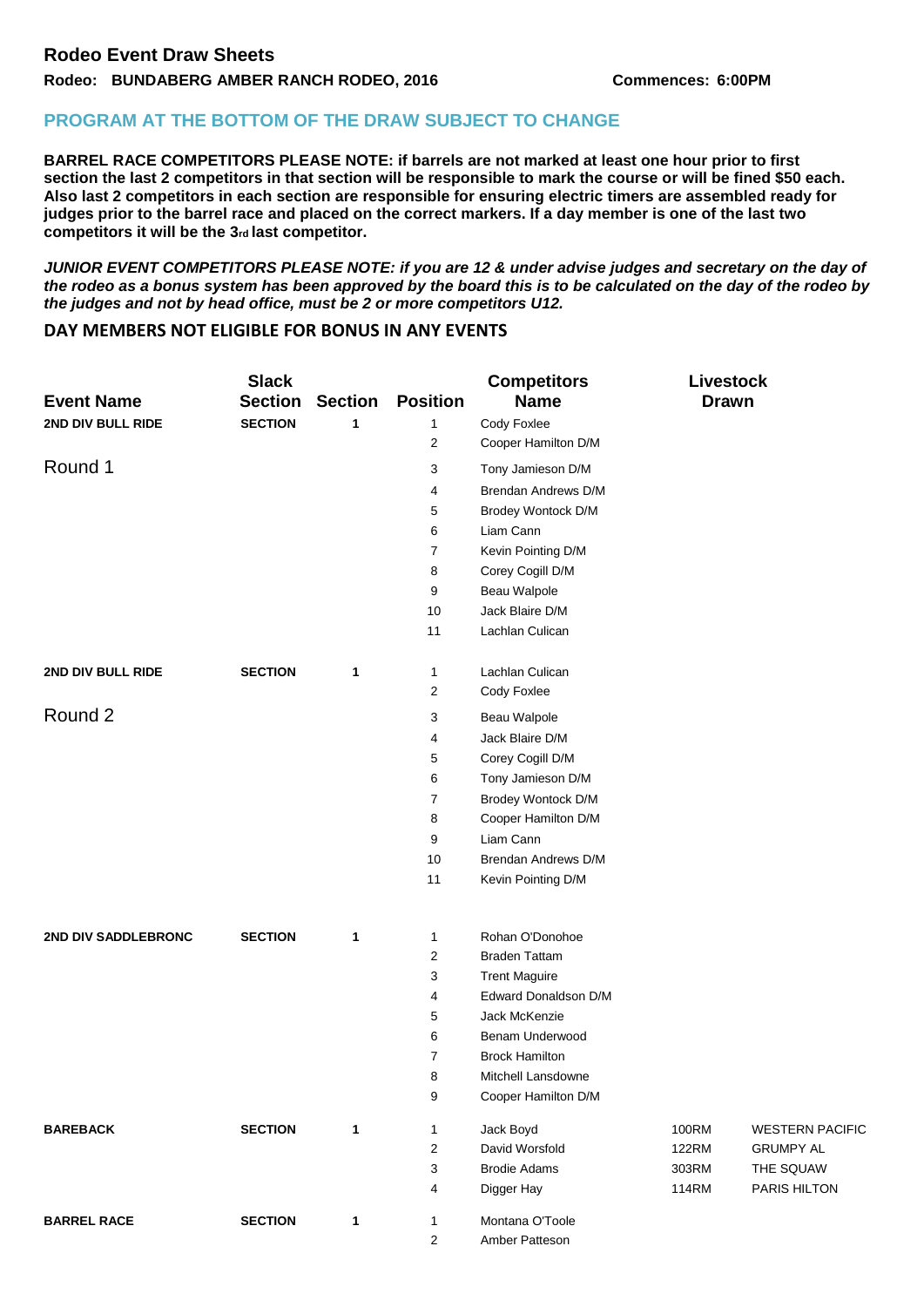|                           |                |              | 3                       | Jessica Ward             |              |                     |
|---------------------------|----------------|--------------|-------------------------|--------------------------|--------------|---------------------|
|                           |                |              | 4                       | <b>Rachel Little</b>     |              |                     |
|                           |                |              | 5                       | PJ Hanrahan              |              |                     |
|                           |                |              | 6                       | Kelsey Gellard D/M       |              |                     |
|                           |                |              | 7                       | Cheyanne Becker-Stevens  |              |                     |
|                           |                |              | 8                       | Courtney Liddy D/M       |              |                     |
|                           |                |              | 9                       | Katie Vaughan            |              |                     |
|                           |                |              | 10                      | Karly Morgan             |              |                     |
| <b>BULL RIDE</b>          | <b>SECTION</b> | 1            | $\mathbf{1}$            | Sam Champ                | <b>8 RM</b>  | <b>AUSTAR</b>       |
| Round 1                   |                |              |                         |                          |              |                     |
| <b>BULL RIDE</b>          | <b>SECTION</b> | 1            | $\mathbf{1}$            | Sam Champ                |              |                     |
| Round 2                   |                |              |                         |                          |              |                     |
| <b>JUNIOR BARREL RACE</b> | <b>SECTION</b> | 1            | $\mathbf{1}$            | Amber Patteson           |              |                     |
|                           |                |              | 2                       | <b>Tirion Davies D/M</b> |              |                     |
|                           |                |              | 3                       | Joebie McPhee D/M        |              |                     |
|                           |                |              | 4                       | Montana O'Toole          |              |                     |
|                           |                |              | 5                       | Emi Carlson              |              |                     |
|                           |                |              | 6                       | Ashleigh Morgan          |              |                     |
| <b>JUNIOR STEER RIDE</b>  | <b>SECTION</b> | 1            | $\mathbf{1}$            | Cody Foxlee              |              |                     |
|                           |                |              | 2                       | Clayton Carlson          |              |                     |
|                           |                |              | 3                       | Kevin Pointing D/M       |              |                     |
|                           |                |              | 4                       | <b>Toby Hale</b>         |              |                     |
|                           |                |              | 5                       | Logan Beak               |              |                     |
| <b>JUNIOR STEER RIDE</b>  | <b>SECTION</b> | $\mathbf{2}$ | $\mathbf{1}$            | Rope McPhee D/M          |              |                     |
|                           |                |              | $\overline{2}$          | Ted Yore D/M             |              |                     |
|                           |                |              | 3                       | Jack Blaire D/M          |              |                     |
|                           |                |              | $\overline{\mathbf{4}}$ | Patrick Turner D/M       |              |                     |
|                           |                |              | 5                       | Mitchell Foxlee          |              |                     |
| <b>SADDLE BRONC</b>       | <b>SECTION</b> | 1            | $\mathbf{1}$            | Cameron Webster          | 20PG         | <b>BUSH RANGER</b>  |
|                           |                |              | $\overline{2}$          | <b>Trent Maguire</b>     | 91PG         | <b>BLUE BOY</b>     |
|                           |                |              | $\mathbf{3}$            | <b>Brock Hamilton</b>    | 120RM        | <b>RANGO</b>        |
|                           |                |              | 4                       | Jack McKenzie            | 3PG          | <b>BUFFALO BILL</b> |
|                           |                |              | 5                       | Mitchell Lansdowne       | 70PG         | WILLY               |
|                           |                |              | 6                       | Edward Donaldson D/M     | 71PG         | CHARLIE BOND        |
|                           |                |              | $\overline{7}$          | Benam Underwood          | 134PG        | <b>BLOW OUT</b>     |
|                           |                |              | 8                       | <b>Braden Tattam</b>     | <b>121RM</b> | THATS GOLD          |